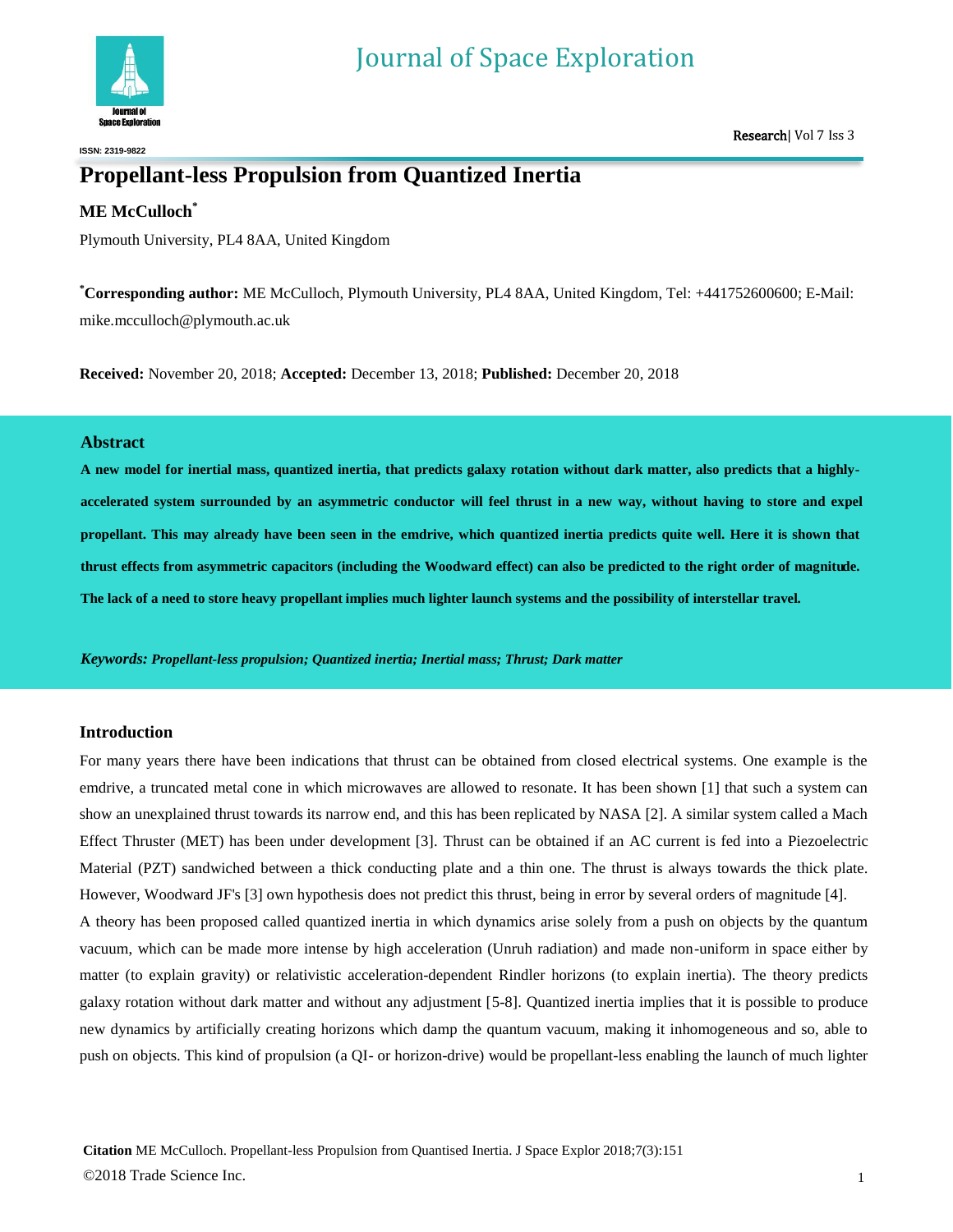spacecraft, and enabling interstellar travel since speeds close to c could be achieved without the need to also overcome the inertia of heavy fuel.

One well-known example of damping quantum fields is the Casimir effect [9] in which two parallel conducting plates are placed close together, and damp the quantum vacuum between them producing a net force inwards, pulling the two plates together. If we imagine a V-shaped structure instead of parallel plates then the quantum vacuum would be more damped at the narrow end of the V and the shape should move towards that end-down the gradient in the vacuum. If we now imagine energizing the vacuum, that should enhance this thrust. In quantized inertia, the way to energize the vacuum is to make particles or photons accelerate very fast, and so Unruh waves appear in their frame of reference.

The controversial emdrive is very much like this. It consists of a truncated conducting cone (a V shape) and microwaves are made to resonate within it at a very high resonant frequency [1]. As expected from the analysis above it moves towards the narrow end where the Unruh-enhanced quantum vacuum should be damped the most. Indeed, quantized inertia predicts the thrust obtained from the emdrive quite well and predicts that an optical analog system might be more effective [10-12].

In this paper, it is shown that quantized inertia predicts the Woodward effect quite well, much better than the theory of Woodward, and it also predicts some anomalous thrusts obtained from asymmetric capacitors.

#### **Method**

We start with Heisenberg's uncertainty principle which states that the uncertainty in momentum times the uncertainty in the position of a quantum particle must be greater than half the reduced Planck's constant [7].

$$
\Delta p \Delta x \ge \frac{\hbar}{2} \tag{1}
$$

The momentum p can be defined as the time integral of the force F, so

$$
\Delta \int F dt \Delta x \ge \frac{\hbar}{2} \tag{2}
$$

We can now scale this up to consider, instead of one quantum  $\hbar$ , an energy-mass E that is composed of many quantum particles: the microwaves within the emdrive cavity or the electromagnetic fields in the Mach effect thruster. As a result, we now use the average force and uncertainty in position

$$
\Delta \int \overline{F} dt \overline{\Delta x} \ge \frac{Edt}{2} \tag{3}
$$

Assuming that F does not vary with time, we get

$$
\Delta \bar{F} = \frac{E}{2\overline{\Delta x}}\tag{4}
$$

This is the force on the collection of mass-energy E due to quantum uncertainty, or jitter, and we assume that it is different in every direction. The unique point of view of quantized inertia is that the uncertainty in position  $(\Delta x)$  is affected by horizons which delete space beyond a certain distance, reducing  $\Delta x$  in that direction. This truncation can be due to either relativistic horizons due to acceleration, leading to inertia [6], or horizons made of matter which can lead to gravity [7]. This truncation of space varies with direction and so Δx can vary with direction and therefore so can the force in Eq. 4 above. For the case of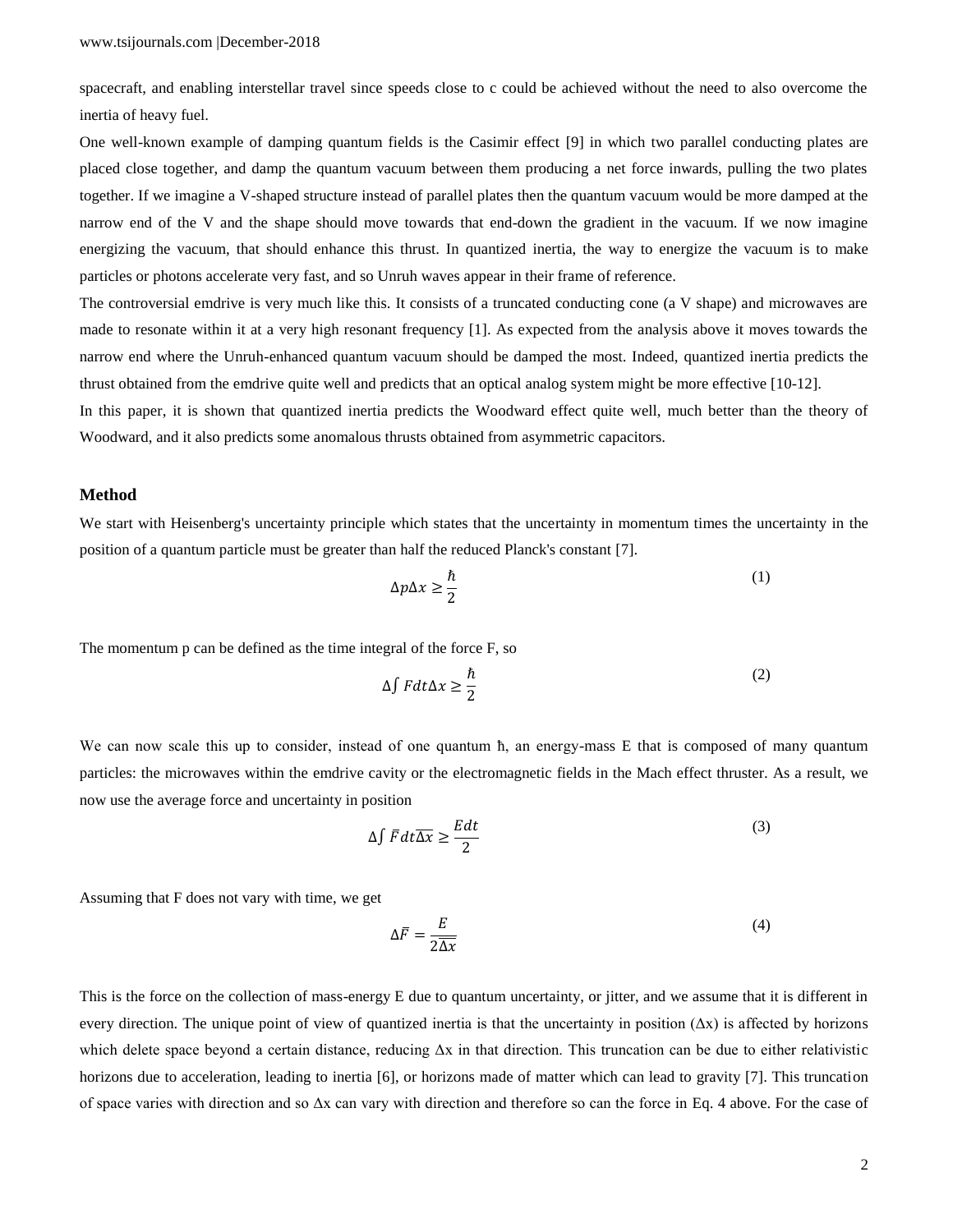a system with a power input of P, the energy it contains at any one time  $E=Pr$  where  $\tau$  is the time the energy can linger before dissipating, which is equal to the number of 'bounces' of the energy back and forth in the system (Q) times the time taken for each bounce (length/c), so  $\tau = QL/c$ , where L is the length of the system (because this is predictive for c being the speed of light, it implies that the bouncing phenomena is the electromagnetic field, not the matter). So, For a particular system, the net force (thrust) is the difference in this force on opposite sides:

$$
\Delta \overline{F} = \frac{PQL}{2c\overline{\Delta x}}\tag{5}
$$

$$
F = \Delta F_{left} - \Delta F_{right} = \frac{PQL}{2c} \left( \frac{1}{\Delta x_{left}} - \frac{1}{\Delta x_{right}} \right)
$$
(6)

## **Results**

#### **1. For the emdrive**

Equation 6 is identical to the formula derived, in a slightly different manner, but implying the same new physics (quantized inertia) for application to the emdrive in [10]. **FIG. 1** shows a schematic of the emdrive's shape: a truncated cone with an input of resonating microwaves (represented by the white curve).



FIG. 1. **The emdrive and its thrust (arrow) towards its narrow end.**

Quantized inertia (eq. 6) predicts the observed emdrive thrusts quite well if the  $\Delta xs$  in the brackets are the distance to the walls of the emdrive cavity (half their diameter). For example, Shawyer's first emdrive [1] had a power input of 850 W, a Q factor of 5900, a length of 0.156 m and cavity end widths of 0.16 m and 0.1275 m. So the thrust prediction by Eq. 6 is

$$
F = \frac{850 \times 5900 \times 0.156}{2 \times 3 \times 10^8} \left( \frac{1}{0.125/2} - \frac{1}{0.16/2} \right) = 4.2 mN
$$
 (7)

The observed thrust was 16 mN, and, as predicted, it was towards the narrow end of the cavity. In a slightly, more complex form that takes account of the exact shape of the emdrive and the asymmetric distribution of dielectrics within it, quantized inertia is even more successfully predictive [11].

## **2. For the Woodward drive**

Here, Eq. 6 will be tested on a type of thruster that was first proposed and tested by Woodward JF [3] and later tested by Mahood TL, Fearn H and Tajmar M [4,13,14]. It is shown in a much-simplified schematic form by **FIG. 2a**, and an asymmetric capacitor is shown in **FIG.2b**.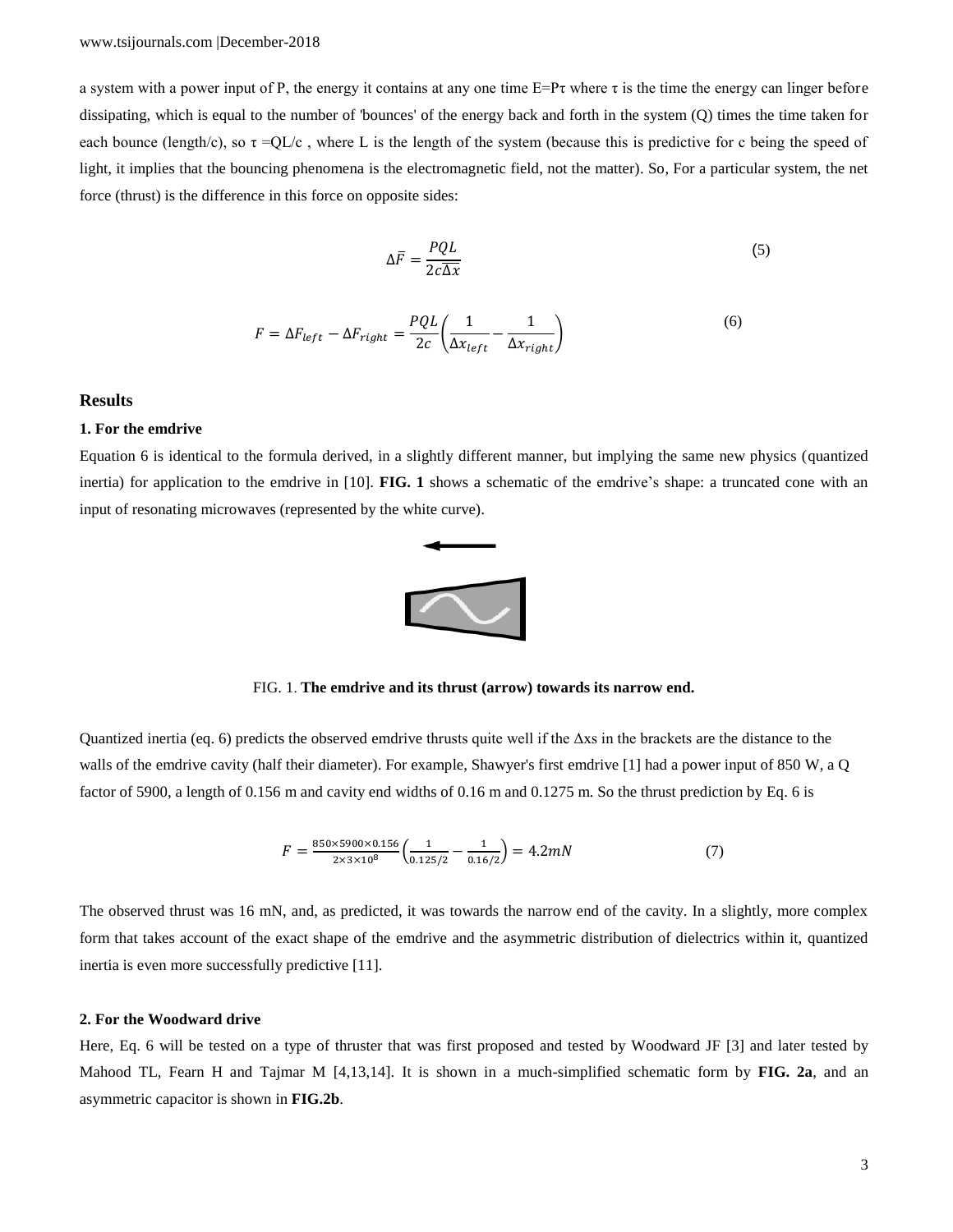

FIG. 2 **(a). The Woodward or Mach Effect Thruster as in [4] (1st generation device) and its thrust towards the end with the thicker cap and (b) an asymmetric capacitor.**

It consisted of a ring of six 0.01 μF, 3kV capacitors on a PZT stack. Each capacitor was 0.8 cm square and 0.2 cm thick. The PZT stack was made of 40 PZT discs bonded together to make a cylindrical stack 2.5 cm tall (PZT excursion,  $L = 10^{-9}$  m) and 1.9 cm in diameter (the grey area). The black rectangles in the schematic represent two conductive (brass) end caps, the one on the left being much thicker. The weight of the device was monitored to determine the thrust (for more details see [4]). The power input P was 145W and the frequency (f) of the AC input to the capacitors was 11kHz. The prediction of [3] for the thrust using the Mach Effect Theory is

$$
F = f^3 L P \times 2.6 \times 10^{-13} = 0.05 \,\mu N \tag{8}
$$

which is 1000 times smaller than the thrust observed, which was of the order of 50 μN [4].

Now we can make a prediction using quantized inertia. It will be assumed that the thin end cap allows all Unruh waves through so in eq. 6  $\Delta x_{\text{right}} = \Theta$  (the only damping occurs at the cosmic scale,  $\Theta$ ) but the thicker end cap blocks all the Unruh waves so that damping occurs at a distance of  $\Delta x_{\text{left}}=L/2$ . This will produce an overestimate of the force since it is possible that not all the Unruh waves are blocked. As a result Eq. 6 simplifies to

$$
F = \frac{PQ}{c} \tag{9}
$$

The Q (quality) factor was estimated at 60 because of a similar device that showed a dissipation rate of 2% and a statement that  $Q=60$  for the thruster [14,15]. Using these values in Eq. 9 the thrust predicted by quantized inertia is

$$
F = \frac{145 \times 60}{3 \times 10^8} = 29 \,\mu\text{N} \tag{10}
$$

This is close to the observed thrust which was on the order of 50  $\mu$ N [4]. There are also uncertainties in the assumed value for Q and in the observed thrust, which was given as an order of magnitude suggesting it could be a factor of 10 different. As mentioned above it may be that it is the em signal, not the vibrating solid matter, that is crucial, but the Q value is similar. According to McCulloch ME [12], the quality factor of a cavity is  $Q=2\pi fE/P$  where f is the resonant frequency of the cavity.

In this case,  $f = c/L = 3 \times 10^8 / 0.025 = 1.2 \times 10^{10}$  Hz where L is the plate-plate distance and c is the speed of light. E is the energy stored in the capacitor, given by  $E=0.5CV^2$  where capacitance  $C=\epsilon A/d=8.85\times 10^{-12}\times 0.008^2/0.025=2.3\times 10^{-14}$  F and V=3000 V. In this case then  $Q=2\pi \times 1.2 \times 10^{10} \times 0.5 \times 2.3 \times 10^{-14} \times 3000^2/145=53.8$ . So this electromagnetic Q is within the range of those already discussed.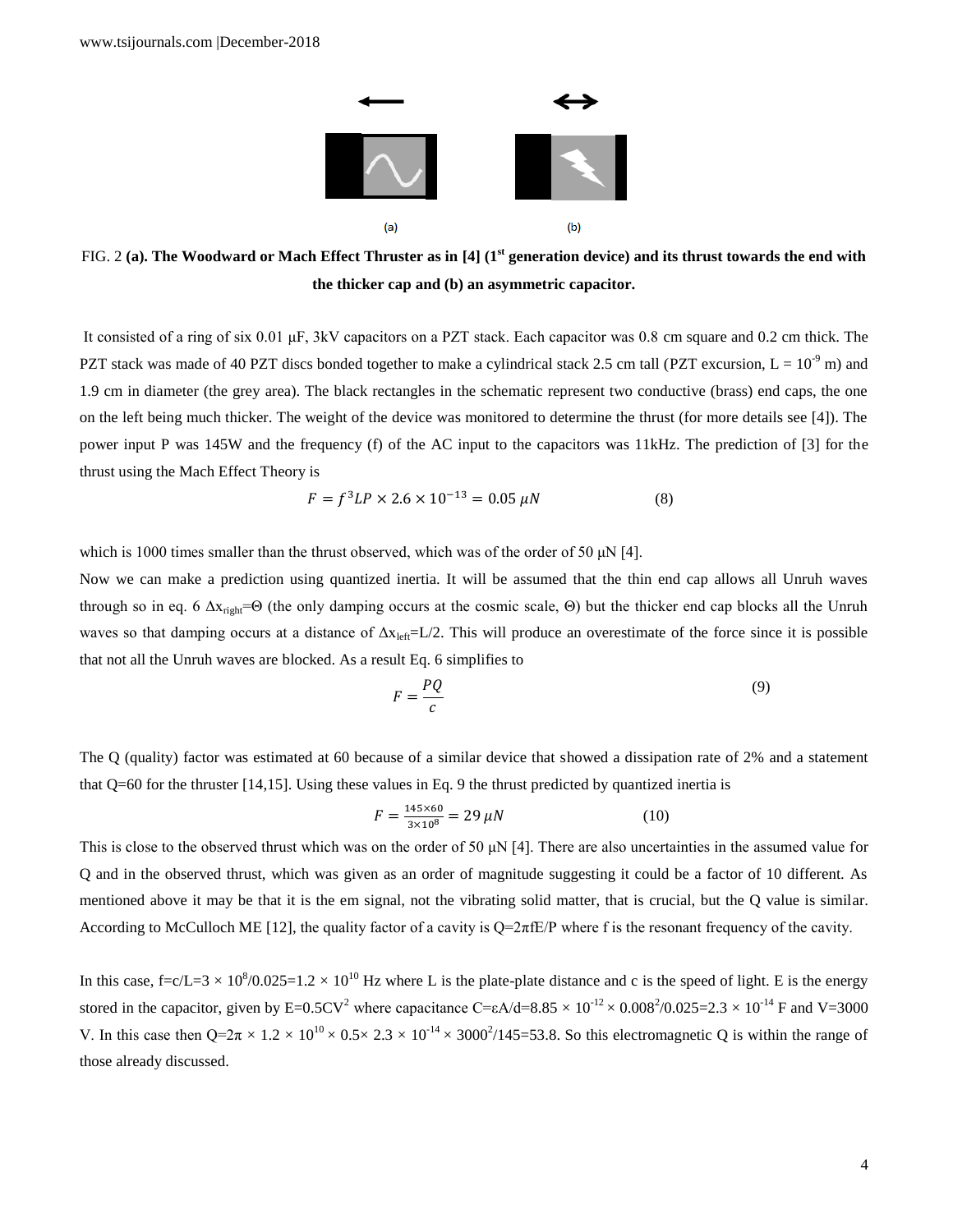**TABLE 1** shows the results for other tests of the 'sandwich-type' Woodward device that has so far been comprehensively described in the literature (most of the published papers do not contain enough information about P and Q). Column 1 lists the source paper, column 2 shows the power input and column 3 shows the quality factor (a range of values). Column 4 shows the AC frequency input. Column 5 shows the observed thrust. Column 6 shows the thrust predicted by Woodward's theory. Column 7 shows the thrust predicted by quantized inertia (Eq. 9), a range of values because of the uncertainty in Q.

| Paper              | <b>Power</b>    |                |       | $F_{obs}$ | $\mathbf{F}_{\text{Woodward}}$ | $F_{QI}$ |
|--------------------|-----------------|----------------|-------|-----------|--------------------------------|----------|
|                    | (W)             |                | kHz   | $\mu$ N)  | $(\mu N)$                      | $\mu$ N) |
| Mahood, 1999       | 145             | $60^2 - 190^3$ | 11    | 50        | 0.05                           | 29-92    |
| Fearn et al., 2013 | 63 <sup>4</sup> | 60-190         | 32.35 | 1.5       | 0.1                            | 12.6-40  |

### TABLE 1. **Results for the 'sandwich-type' woodward device.**

The superscripts: 1=First generation device, 2=Q estimated [14], 3=Q estimated [16], 4=Assuming the power input was as for [14].

It is clear from the Table that Woodward's theory underestimates the thrust by between a factor of 10 and 1000. Quantized inertia predicts the thrusts better. It agrees with the result in Mahood [4], within its uncertainties. It overestimates the second thrust value, but this might be expected since this analysis assumed that the thick cap completely blocks Unruh waves and the thin cap does not block them at all, so the predicted gradient in the Unruh radiation and the resulting thrusts are likely to be over-estimates.

#### **3. For asymmetric capacitors in vacuum**

In 2004 NASA ([17], as reported in [18]) tested an asymmetric capacitor in a high vacuum of  $5.5 \times 10^{-5}$  Torr. The setup was similar in some ways to the Woodward device, being an asymmetric capacitor, but with discharge sparks replacing the AC signal. The separation of the plates was 0.0635 m and the plates were 0.03 m wide. The applied voltage was 44kV and the current was less than 5 mA (this value had to be inferred by Martins AA, et al [18]). Upon a discharge, the system moved in an unspecified direction with a force of 14 mN. This is similar to the emdrive or the Woodward effect above since it is a large pulse of energy in an asymmetric conducting structure, but instead of exciting recoil mass with an AC signal, there is a DC signal applied. Again we can apply quantised inertia using Eq. 9

$$
F = \frac{PQ}{c} \tag{11}
$$

The quality factor [12]of a cavity is  $Q=2\pi fE/P$  where f is the resonant frequency of the cavity. In this case, f=c/L where L is the plate-plate distance and c is the speed of light. E is the energy stored in the capacitor, given by  $E = 0.5CV^2$ , so

$$
F = \frac{\pi f c v^2}{c} \tag{12}
$$

The capacitance C of two parallel plates is given by C= $\epsilon A/L$  where  $\epsilon$  is the electric constant ( $\epsilon = 8.85 \times 10^{-12}$  m<sup>-3</sup> kg<sup>-1</sup> s<sup>4</sup> A<sup>2</sup>), A is the plate area and L is the plate-plate distance  $(0.0635 \text{ m})$  and  $f = c/L$ . So we have

$$
F = \frac{\pi \varepsilon A V^2}{L^2} \tag{13}
$$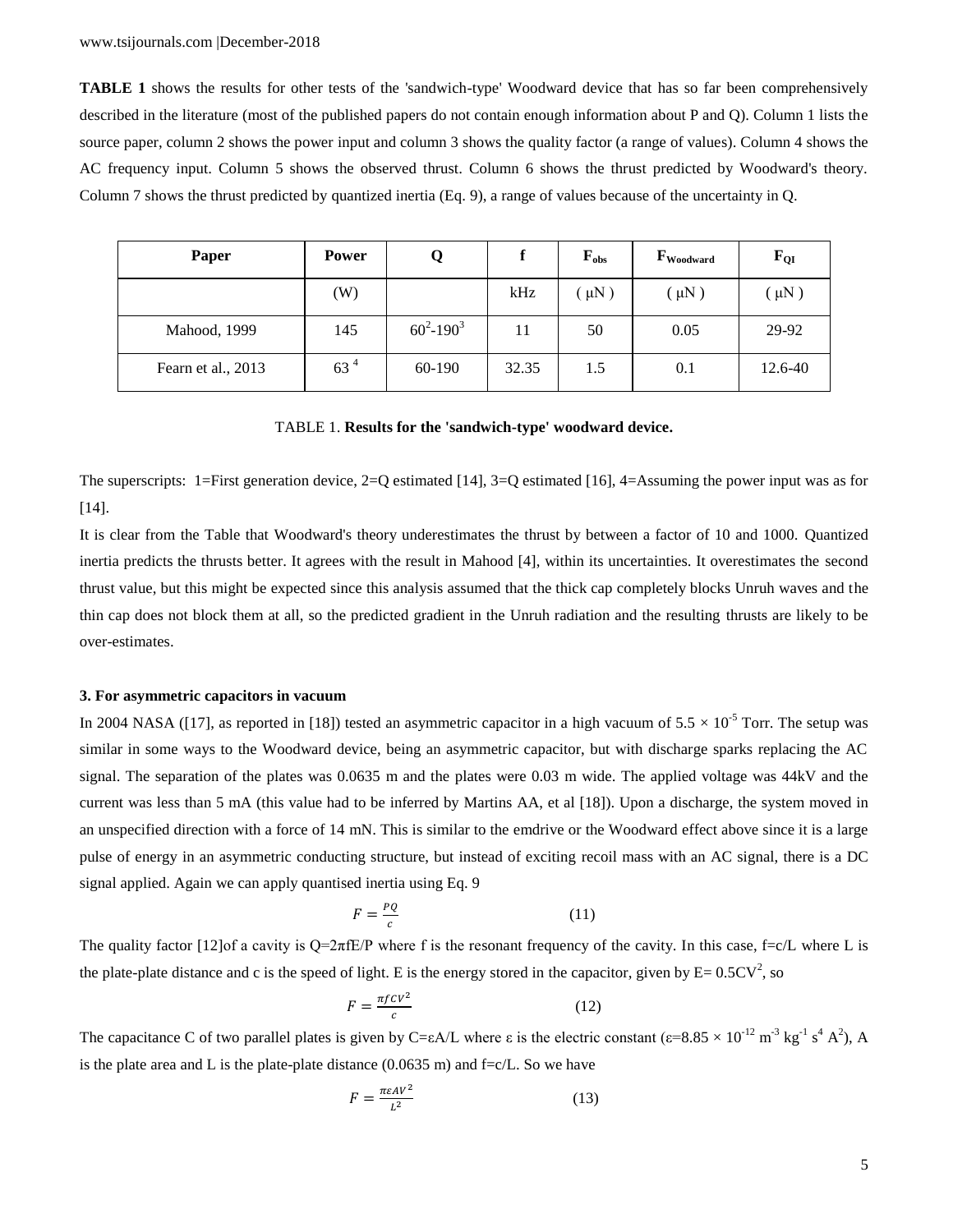So that the predicted force is

$$
F = \frac{\pi \times 8.85 \times 10^{-12} \times 0.03^2 \times 44000^2}{0.0635^2} = 12 \, \text{mN} \tag{14}
$$

This is close to the observed thrust, which was 14 mN. Although quantized inertia predicts that the direction of thrust should be towards the larger capacitor plate, the observed direction was not explicitly reported [18].

#### **Discussion**

One way to vary or enhance the thrust obtained, and thereby provide a test of this particular explanation, would be to vary the frequency of the applied signal around the resonant frequency of the cavity. The maximum thrust should occur when the Unruh waves seen in the PZT are just the right wavelength so that the thick brass cap is at an anti-node and Unruh-damping is therefore maximized. The wavelength of the Unruh radiation is given by  $\lambda = 8c^2/a$ , [5]. It may also be possible in this way to reverse the thrust by varying the frequency so that the thick brass cap or plate is at a node and the thin brass cap or plate is at an anti-node. Note [13] used a symmetrical arrangement of the brass masses and, as QI would predict, there was no thrust.

## **Conclusion**

It has been shown that when electrical energy is focused into a small volume in an asymmetric conductive structure, such as an emdrive, Mach effect thruster or asymmetric capacitor, then an unexpected thrust is seen towards the side with more ability to damp em (Unruh) waves.

It is shown here that examples of all three types of thrusters can be predicted quite well by a theory called quantized inertia, as being due to asymmetrical damping of the quantum vacuum (specifically Unruh radiation) leading to a gradient in the Unruh field that pushes on the object. The predictions are of the correct order of magnitude in all three cases. This then suggests the possibility of propellant-less propulsion, enabling easier launch and interstellar travel.

#### **References**

- 1. Shawyer R. Microwave propulsion-progress in the emdrive programme. 59<sup>th</sup> International Astronautical Conference, in IAC-2008. Glasgow, UK.
- 2. White H, P March, J Lawrence, et al. Measurement of impulsive thrust from a closed radio-frequency cavity in vacuum. J Propulsion and Power. 2016.
- 3. Woodward JF. A new experimental approach to Mach's principle and relativistic gravitation. Foundations of Physics Letters. 1990;3:497-506.
- 4. Mahood TL. Propellant-less propulsion: Recent experimental results exploiting transient mass modification. AIP Conference Proceedings. Space Technology and Applications International Forum-STAIF 2000, American Institute of Physics. 1999;1014-20.
- 5. McCulloch ME. Modeling the Pioneer anomaly as modified inertia. MNRAS. 2007;376:338-42.
- 6. McCulloch ME. Inertia from an asymmetric Casimir effect, EPL. 2013:101.
- 7. McCulloch ME. Quantised inertia from relativity and the uncertainty principle. EPL. 2016:115.
- 8. McCulloch ME. Galaxy rotations from quantised inertia and visible matter only. Astrophys and Space Sci. 2017a;362:149.